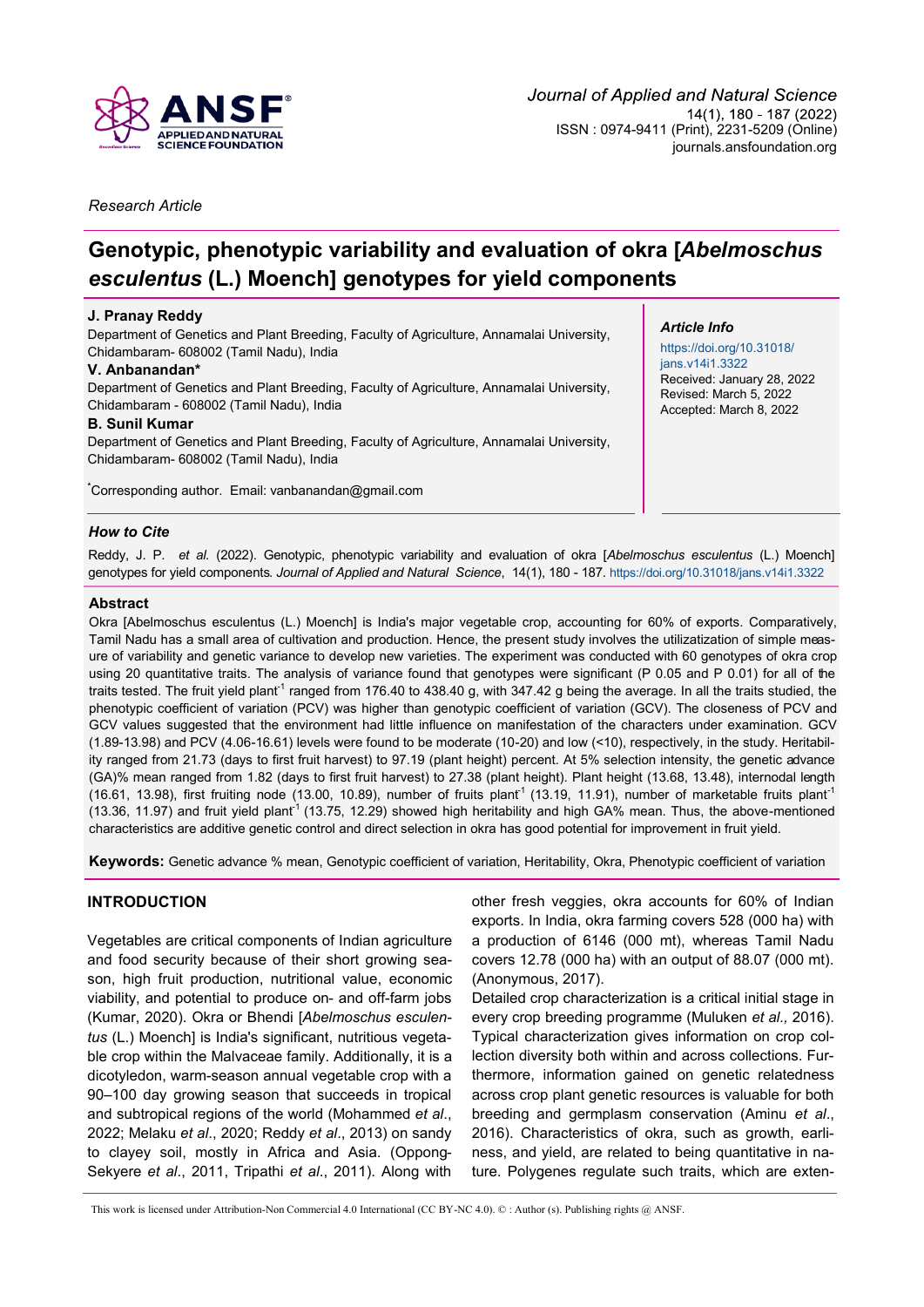sively impacted by environmental changes (Saleem *et al*., 2018; Reddy *et al*., 2013). Okra fruit yield is a complex polygenic feature influenced by the interaction of various growth-related and physiological processes throughout the life cycle period (Adekoya *et al*., 2014).

The first fundamental step in any hybridization programme is to examine genetic diversity among available genotypes for desired traits (Rahman *et al*., 2016). Plant breeders use heritability as a strategy to successfully separate the amount of genetic variation from overall phenotypic variation (Harshawardhan *et al*., 2016). The finest selection opportunities are provided by strong genetic progress as well as high heritability (Mohammed *et al*., 2022; Johnson *et al*., 1955). Knowledge of genetic variability, heritability (bs), and other characteristics aids in the improvement of fruit production via the directed selection of component characteristics and their interaction with yield (Reddy *et al*., 2013). Successful selection of genetically superior individuals requires considerable phenotypic diversity in the base population as well as strong heritability. As a result, the goal of this study was to measure morphological traits performance and to estimate genetic variability components in okra (*Abelmoschus esculentus* (L.) Moench) genotypes.

# **MATERIALS AND METHODS**

## **Study area**

The experimental study was performed in Sivapuri Village, Chidambaram, Cuddalore District, Tamil Nadu, India, in the summer of 2020–2021.

## **Experimental material and design**

The experiment included 60 distinct genotypes (Table 1) of okra raised in a three-replication randomized complete block design (RCBD). Two to three seeds per hill were dibbled at 60 cm between rows and 30 cm among plants in a row. Thinning was performed on the tenth day, leaving one vigorous and robust seedling per hill. To ensure a healthy crop stand, standard cultural and agronomic practices were undertaken as recommended and need-based plant protection measures.

#### **Observations recorded**

Data on quantitative traits were recorded according to the International Plant Genetic Resources Institute (International Plant Genetic Resource Institute, 1991) descriptor list developed for okra. Observations were recorded from five randomly selected plants from each entry of genotype of replications and labelled for data collection, leaving the two plants grown as border plants at both ends of the row. Data for 20 morphological traits, included first flowering node, days to first flower, days to 50% flowering, days to first fruit harvest, fruiting period, plant height (cm), internodal length (cm),

peduncle length (cm), number of branches plant<sup>-1</sup>, stem diameter (mm), number of nodes plant<sup>-1</sup>, first fruiting node, fruit length (cm), fruit diameter (mm), number of locules plant<sup>-1</sup>, number of fruits plant<sup>-1</sup>, number of marketable fruits plant<sup>-1</sup>, average fruit weight (g), number of pickings plant<sup>-1</sup>, fruit yield plant<sup>-1</sup> (g).

# **Statistical analysis**

The data obtained with respect to all the characters were subjected to ANOVA by Panse and Sukhatme (1952). As suggested by Robinson (1966), heritability values were calculated, whereas by using Hanson *et al.* (1956), the percentage was categorized as Low (0- 30%), Moderate (30-60%), and High (> 60%)*.* According to Johnson *et al*. (1955), genetic advance was measured in absolute units (GA) and as a percentage of the mean (GAM), implying selection of superiority of 5% of genotypes, and was classified as Low (0-10%), Moderate (10-20%), and High (> 20%). Burton (1952). formulas were used to calculate the PCV and GCV in percent, which were then classed as Low (0-10%), Moderate (10-20%), and High (> 20%). The data were computed by using R software (RStudio) and MS-Excel.

# **RESULTS AND DISCUSSION**

#### **Analysis of variance**

The results of ANOVA for 20 characteristics of 60 okra genotypes are represented in Table 2. According to ANOVA, the mean sum of squares due to genotypes was highly significant ( $P < 0.05$  and  $P <$ 0.01) for all traits, suggesting that the material under investigation possessed considerable genetic diversity. There was no significant variation in replication, demonstrating that environmental error (Genotype x environment) was less prevalent. These results indicated that significant variations exist across genotypes for all traits examined, which may give breeders an excellent opportunity to recognize high-performing accessions for desirable characteristics to improve crop breeding programs. Melaku *et al*. (2020) and Rambabu *et al*. (2019) both found significant variance among okra genotypes of the measured quantitative traits.

#### **Mean performance**

The mean values (Table 3.) indicated that the genotypes had early mean performance for days to first flower (38.32 days), days to 50% flowering (42.29 days), and days to first fruit harvest (48.03 days). The average mean performance was recorded for the following traits: first flowering node (5.30), plant height (87.88 cm), internodal length (6.21 cm), peduncle length (2.36 cm), number of branches per plant<sup>-1</sup> (3.77), first fruiting node (5.61), stem diameter (16.28 mm), number of locules per plant<sup>-1</sup> (5.22), and pickings per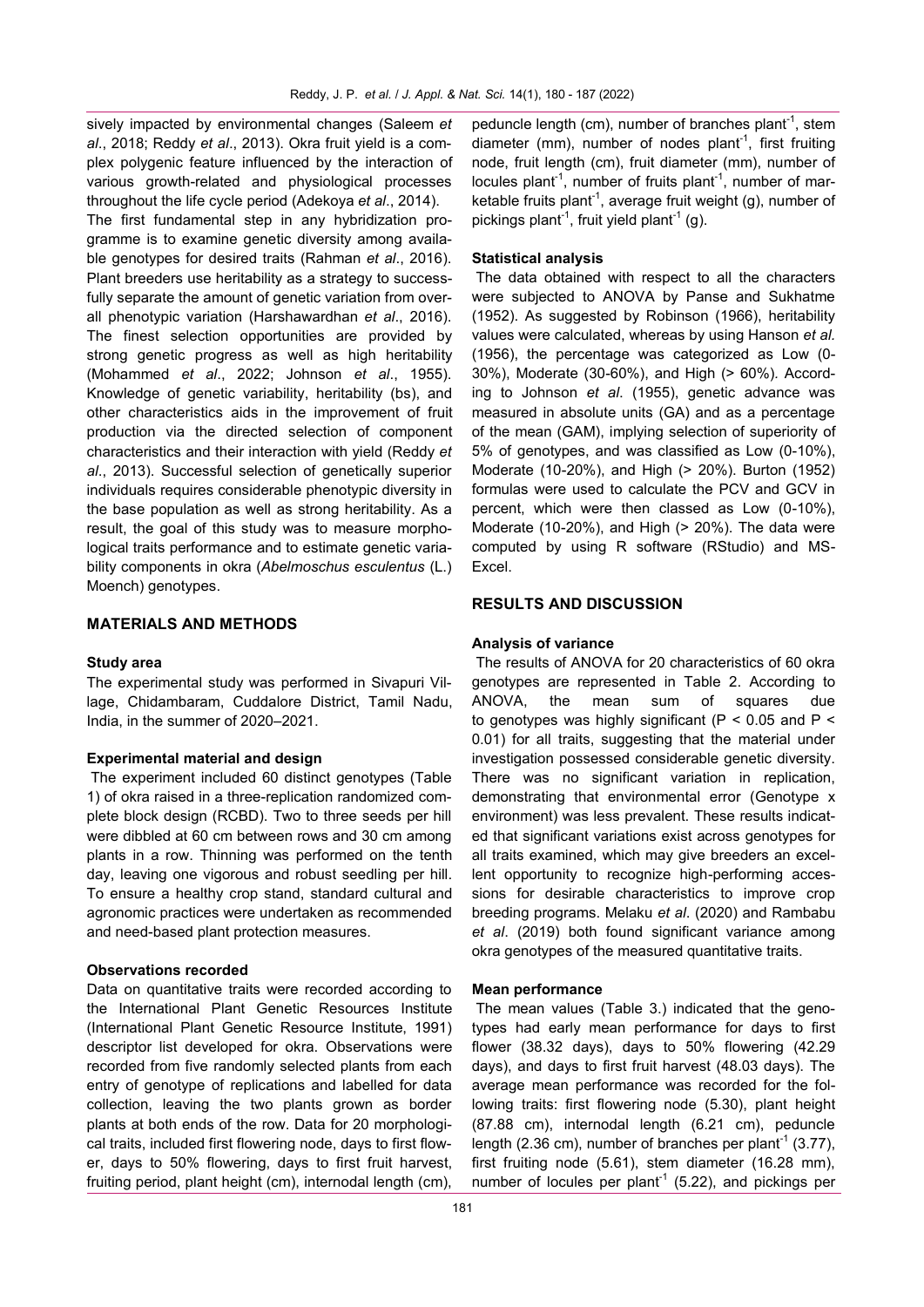plant<sup>-1</sup> (8.91). High mean performance was recorded for the following: fruiting period (58.59 days), No. of nodes plant<sup>-1</sup> (17.83), fruit length (14.21 cm), fruit diameter (16.33 mm), No. of fruits plant<sup>1</sup> (26.18), No. of marketable fruits plant<sup>1</sup> (23.97), average fruit weight  $(13.30 \text{ g})$  and fruit yield plant<sup>-1</sup>  $(347.42 \text{ g})$ . These results are supported by Mohammed *et al*. (2022), who also reported a wide range of mean values for 23 quantitative traits in 36 okra genotypes, viz., peduncle length and No. of fruits plant<sup>1,</sup> also showed similar mean performances. The observed high No. of nodes plant<sup>1</sup>, fruit length and No. of fruits plant<sup>-1</sup> suggested a higher chance of improving the fruit yield of okra.

## **Estimates of variability components**

The predictable genetic variability parameters viz. phenotypic coefficient of variation (PCV), genotypic coefficient of variation (GCV), heritability (bs), and genetic advance as a percentage of means (GA %) for 20 okra traits are shown in Table 3 and Fig 1.

### **Genotypic and phenotypic coefficients of variation**

The occurrence of greater magnitudes of diversity in genotypes allows for crop improvement. A phenotypic (PCV) and genotypic (GCV) coefficient of variation was calculated for each of the 60 genotypes of the 20 attributes. As a result, by calculating the PCV and GCV, these parameters remained rendered unit-free. Because GCV captures the heritable genetic component of total variation, it is an excellent metric for comparing

|  |  | Table 1. List of okra genotypes |  |
|--|--|---------------------------------|--|
|  |  |                                 |  |

the variability of various phenotypes. For all characteristics in this research, the PCV was greater than the GCV (Table 3 and Fig 1). This result is consistent with the findings of Reddy *et al.* (2012), Muluken *et al.* (2016), Sundaram *et al.* (2020), Temam *et al.* (2020) and Mohammed *et al*. (2022), who all reported that PCV was greater than GCV in their studies of okra crops. This indicates that the observed variance is caused not only by genotypes but also by the appropriate effect of the environment. This environmental influence might be attributed to soil fertility status, heterogeneity, and other uncontrollable variables.

Higher (>20) estimates of phenotypic (PCV) and genotypic (GCV) coefficients of variation were not found in any of the traits studied. According to Salesh *et al.* (2010), a high GCV and PCV indicates that environmental influences have less impact on the expression of such characteristics, so there is a greater opportunity to improve them via selective breeding.

The first flowering node, plant height, internodal length, first fruiting node, No. of fruits plant<sup>-1</sup>, No. of marketable fruits per plant<sup>-1</sup>, and fruit yield plant<sup>-1</sup> all had moderate (10-20) intensities of PCV and GCV. In addition, according to Reddy *et al.* (2012), the characters' moderate PCV and GCV values are more influenced by hereditary variables because environmental influences on phenotypic expression are minimal. As a result, these traits are accessible for further enhancement via selection. These results are similar in okra crops with the findings of Saryam (2012) for the first flowering node;

| 1              | EC 305768                  | 21 | Hari Kranti             | 41 | <b>VRO - 22</b>   |
|----------------|----------------------------|----|-------------------------|----|-------------------|
| $\overline{c}$ | EC 359637                  | 22 | Pusa A4                 | 42 | Ankur 41          |
| 3              | IC 014026                  | 23 | MDU-1                   | 43 | <b>AKO 102</b>    |
| 4              | Arka Anamika               | 24 | $VRO-4$                 | 44 | <b>AKO 111</b>    |
| 5              | Arka Abhay                 | 25 | <b>NRB 208</b>          | 45 | Maharani          |
| 6              | <b>Hisar Unnat</b>         | 26 | Kashi Pragati           | 46 | Ankur 40          |
| 7              | Pusa sawani                | 27 | Gold 207                | 47 | <b>AKO 107</b>    |
| 8              | Pusa Makhmali              | 28 | <b>NOL 303+ (JULIE)</b> | 48 | Mahyco 777        |
| 9              | Punjab 8                   | 29 | GFS GOLD (V-4)          | 49 | Lush green        |
| 10             | P 7                        | 30 | <b>NOL 1307 (SILKY)</b> | 50 | Suguna A-51       |
| 11             | Pusa 5                     | 31 | Dhanyi 66               | 51 | Hyveg 155         |
| 12             | Varsha uphar               | 32 | Super champion 55       | 52 | Super anamika     |
| 13             | Punjab no.13               | 33 | Ruchi                   | 53 | Super lady lock   |
| 14             | Hina RCH                   | 34 | Ajeet-121               | 54 | Hoshiarpur        |
| 15             | <b>Bhindi Selection 51</b> | 35 | Anima                   | 55 | Madurai Local     |
| 16             | Hari Pari                  | 36 | Harika                  | 56 | Chidambaram Local |
| 17             | MH 310                     | 37 | Sarala (LS-11)          | 57 | Raja              |
| 18             | Rani 792                   | 38 | Thakath (TS-102)        | 58 | Kiran             |
| 19             | Palam komal                | 39 | Kashi Kranti            | 59 | Bambeshwari       |
| 20             | Salkeerthi                 | 40 | Hisar Naveen            | 60 | Danteshwari       |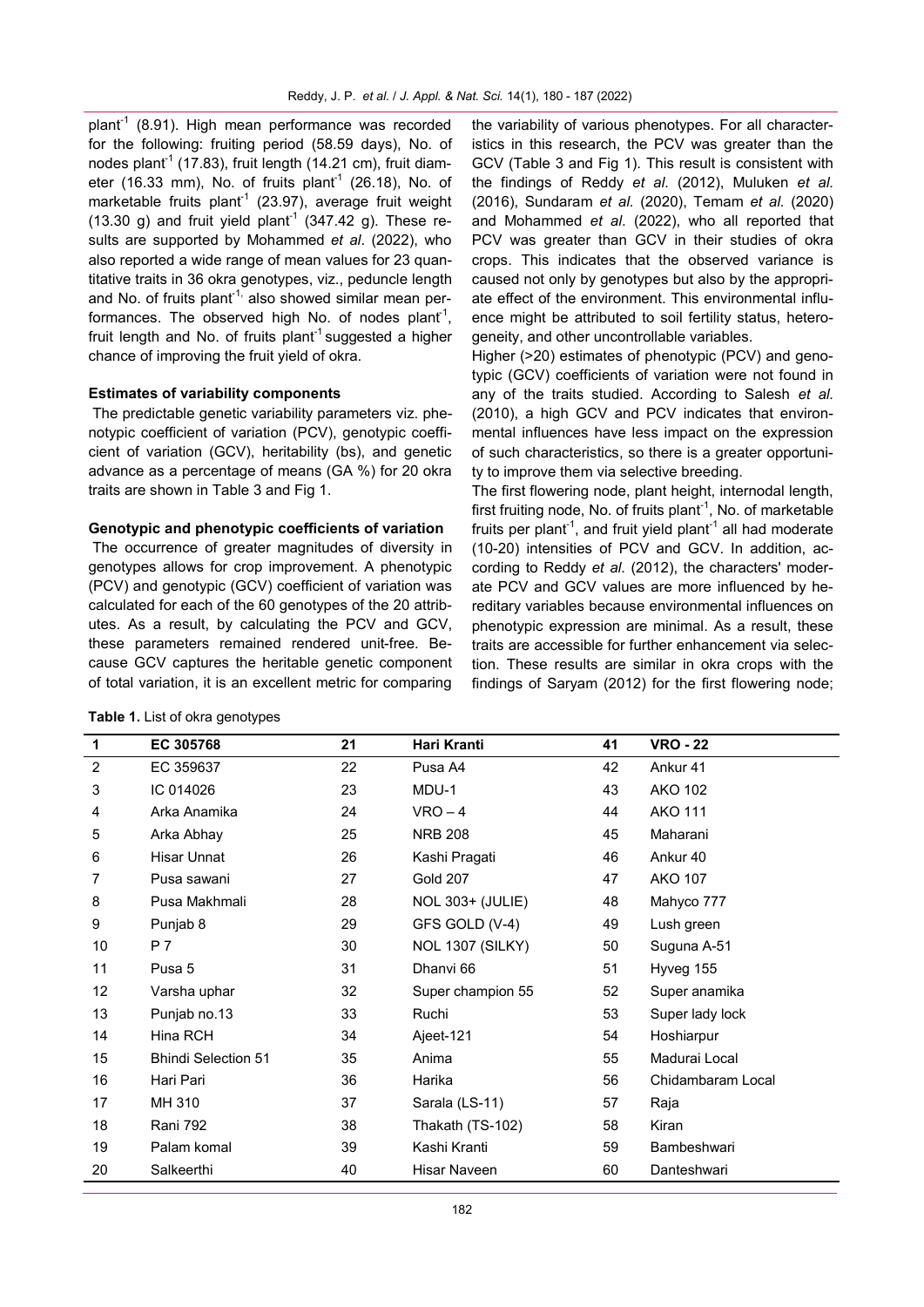| <b>Source</b> | Replication    | <b>Treatment</b> | Error   | SEm   | (CD) 5% | (CD) 1% | <b>CV</b> |
|---------------|----------------|------------------|---------|-------|---------|---------|-----------|
| <b>DoF</b>    | $\overline{2}$ | 59               | 118     |       |         |         |           |
| FFrN          | 0.383          | $1.25***$        | 0.136   | 0.21  | 0.60    | 0.79    | 6.94      |
| <b>DFFr</b>   | 7.772          | $6.09**$         | 2.817   | 0.97  | 2.71    | 3.59    | 4.38      |
| D50%Fr        | 7.406          | 10.498**         | 4.824   | 1.27  | 3.55    | 4.70    | 5.19      |
| <b>DFFrH</b>  | 6.717          | 5.466**          | 2.982   | 1.00  | 2.79    | 3.69    | 3.6       |
| FuP           | 16.706         | 29.191**         | 9.779   | 1.81  | 5.06    | 6.68    | 5.34      |
| PtH (cm)      | 0.256          | 425.172**        | 4.065   | 1.16  | 3.26    | 4.31    | 2.29      |
| InL (cm)      | 0.828          | 2.569**          | 0.31    | 0.32  | 0.90    | 1.19    | 8.97      |
| PuL (cm)      | 0.018          | $0.137**$        | 0.041   | 0.12  | 0.33    | 0.43    | 8.56      |
| NB/Pt         | 0.151          | $0.614**$        | 0.251   | 0.29  | 0.81    | 1.07    | 13.26     |
| SeD (mm)      | 2.065          | 4.065**          | 1.092   | 0.60  | 1.69    | 2.23    | 6.42      |
| NN/Pt         | 1.220          | $5.133**$        | 0.627   | 0.46  | 1.28    | 1.69    | 4.44      |
| FFuN          | 0.380          | $1.278**$        | 0.158   | 0.23  | 0.64    | 0.85    | 7.1       |
| FuL (cm)      | 0.367          | $6.169**$        | 0.942   | 0.56  | 1.57    | 2.08    | 6.83      |
| FuD (mm)      | 1.697          | $3.81**$         | 0.951   | 0.56  | 1.58    | 2.09    | 5.97      |
| NL/Fu         | 0.051          | $0.33**$         | 0.019   | 0.08  | 0.22    | 0.29    | 2.63      |
| NF/Pt         | 6.305          | 31.38**          | 2.194   | 0.86  | 2.39    | 3.17    | 5.66      |
| NMF/Pt        | 1.474          | 26.735**         | 2.025   | 0.82  | 2.30    | 3.04    | 5.94      |
| AFuW (g)      | 0.220          | $0.611**$        | 0.109   | 0.19  | 0.53    | 0.71    | 2.48      |
| NP/Pt         | 1.501          | 2.815**          | 0.545   | 0.43  | 1.19    | 1.58    | 8.29      |
| FY/Pt (g)     | 1379.268       | 593.513**        | 458.918 | 12.37 | 34.64   | 45.79   | 6.17      |

Reddy, J. P. *et al.* / *J. Appl. & Nat. Sci.* 14(1), 180 - 187 (2022)

Table 2. Mean Sum of Squares from ANOVA for Fruit Yield and its components of 60 okra genotypes

**\*\*Significant at 5% and 1% probability levels;** SEm: **Mean of Standard Error;** CD: Critical Difference; CV: Coefficient of Variation; DoF: Degree of Freedom; FFrN: First flowering node; DFFr: Days to first flower; D50%Fr: Days to 50% flowering; DFFrH: Days to first fruit harvest; FuP: Fruiting Period; PtH: Plant height (cm); InL: Internodal length (cm); PuL: Peduncle length (cm); NB/Pt: No. of branches plant<sup>-1</sup>; SeD: Stem Diameter (mm); NN/Pt: N0o. of Nodes plant<sup>-1</sup>; FFuN: Frist Fruiting Node; FuL: Fruit length (cm); FuD: Fruit Diameter (mm); NL/Fu: No. of Locules fruit<sup>-1</sup>; NF/Pt: Number of Fruits plant<sup>-1</sup>; NMF/Pt: No. of marketable fruits plant<sup>-1</sup>; AFuW: Average Fruit Weight (g); NP/Pt: No. of pickings plant $^1$ ; FY/Pt: Fruit yield plant $^1$  (g)

Ranga *et al*. (2021) for plant height; Chetana *et al*. (2021) for internodal length and fruit yield plant<sup>-1</sup>; Reddy *et al*. (2012) for the first fruiting node; Mohammed *et al*. (2022), Rambabu *et al*. (2019) and Kumari *et al*. (2017) for No. of fruits plant<sup>1</sup>.

Moderate PCV and low GCV were observed for the following traits: peduncle length, fruit length, number of branches plant<sup>1</sup> and number of pickings plant<sup>-1</sup>. Sundaram *et al*. (2020) reported moderate PCV and low GCV for No. of branches plant<sup>1</sup>; Muluken *et al.* (2016) reported moderate PCV for peduncle length; Rambabu *et al*. (2019) reported low GCV and PCV for fruiting period. Saryam (2012) reported moderate PCV for fruit length. Rambabu *et al*., 2019 reported low GCV, and Temam *et al*. (2020) reported moderate PCV for No. of pickings plant $^{\text{-}1}$ .

Low (<10) values of PCV and GCV were recorded for days to first flower, days to 50% flowering, days to first fruit harvest, fruiting period, stem diameter, No. of Nodes plant<sup>-1</sup>, fruit diameter, No. of locules plant<sup>-1</sup> and average fruit weight. Similar results were reported by Mohammed *et al*. (2022), Chetana *et al*. (2021) and Kumari *et al*. (2017) for days to first flower; by Sravanthi *et al*. (2021) and Saryam (2012) for days to 50% flowering and fruit diameter; by Sundaram *et al*. (2020) for days to first fruit harvest; by Rambabu *et al*. (2019) for fruiting period; and by Sibsankar *et al*. (2012) for No. of Nodes plant<sup>1</sup>. Low PCV and GCV values of characteristics indicate a greater impact of the environment on these traits, indicating that selection on a phenotypic basis would be ineffective for genetic improvement.

# **Heritability and Genetic advance**

The degree of phenotypic variation induced by additive gene action is determined by heritability. Heritability is a useful indicator of the degree to which characteristics are passed on from parents to their progeny (Temam *et al*., 2020). The amount of the heritable component of the variance determines the consistency of progeny performance in subsequent generations. Heritability is defined by Robinson (1966) as the potential and degree to which improvement may be achieved by selection,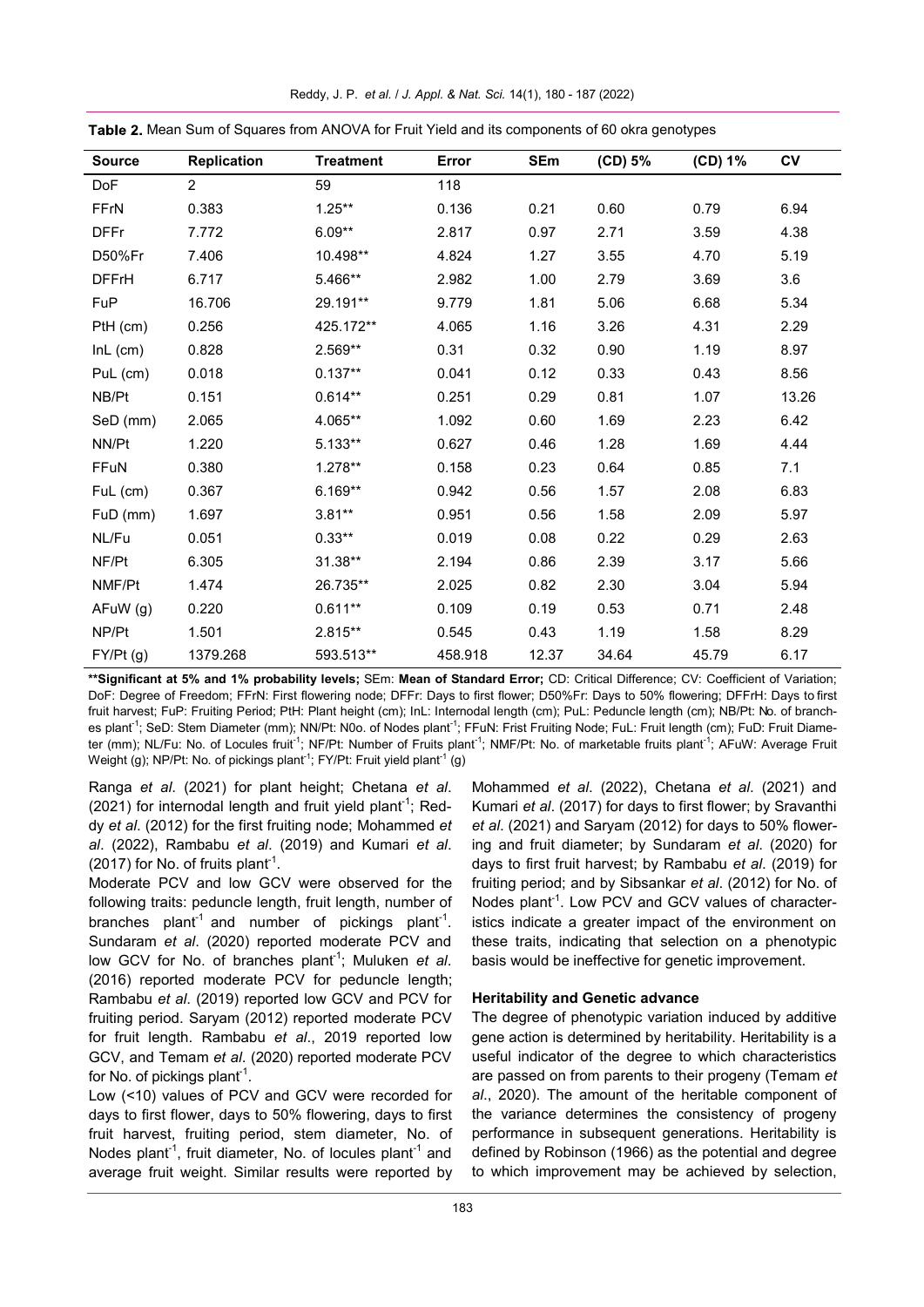

**Fig. 1.** *Showing estimates of variability components in 60 okra genotypes (H (bs): heritability (broad sense); GA %M: genetic advance % mean; GCV: genotypic coefficient of variation; PCV: phenotypic coefficient of variation; GA: genetic advance)*

and it can be used in both broad and limited contexts. To design genetic improvements, it is beneficial to understand how much improvement may be obtained by selection. The crop enhancement in the average genotypic value of the selected families over the total population over time is referred to as genetic advance (GA) under selection.

Estimates of the broadest sense of heritability and genetic advance as a percent of the mean (GA % M) at 5% selectin intensity for 20 quantitative traits of 60 okra genotypes are presented in Table 3 and Fig. 1. The measured heritability ranged from 21.73% to 97.19% for the time from the first fruit harvest to plant height. High (>60) estimates of heritability were recorded for the traits first flowering node, plant height, internodal length, No. of nodes plant<sup>1</sup>, first fruiting node, fruit length, No. of locules plant<sup>-1</sup>, No. of fruits plant<sup>-1</sup>, No. of marketable fruits plant<sup>-1</sup>, average fruit weight and fruit vield plant<sup>-1,</sup> suggesting that, even if environmental factors least control the characteristics, selection for their improvement may be ineffectual, since heritability (bs) is assessed based on total genetic variation, which includes both total fixable (additive and AA type of epistasis) and nonfixable (dominance, AD and DD type of epistasis) variances (Singh and Narayan, 2017). The fruiting period, peduncle length, number of branches plant<sup>-1</sup>, stem diameter, fruit diameter, and number of pickings plant<sup>-1</sup> have moderate heritability (30-60), showed that environmental variables have a considerable impact on these characteristics and that genetic improvement via selection would be fairly challenging due to the environment's masking effects on genotypic effects (Reddy *et al*., 2012). Low (<30) heritability observed for the trait's days to first flowering, days to 50% flowering, and days to first fruit harvest demonstrates the ineffectiveness of direct selection for trait development owing to heavily impacted environmental influences (Muluken *et al*., 2016). The strong heritability values suggest that programmes of okra development for characteristics such as fruit diameter, length, and fruit yield will be implemented in the future. Backcrossing is essential to concentrate these traits in genotypes since many traits seem to be governed by alleles with additive effects (Temam *et al*., 2020).

The genetic advance % of the mean observed range of 1.82-27.38 for a days to first fruit harvest to plant height. The first flowering node, plant height, internodal length, No. of fruits plant<sup>-1</sup>, No. of marketable fruits plant<sup>-1</sup> and fruit yield plant<sup>-1</sup> exhibited high (>20) GA % of the mean, suggesting that additive genes control these parameters and that selection would be rewarding for the improvement of such parameters. This indicates that such characteristics may be developed by direct selection (Reddy *et al*., 2012). For peduncle length, No. of branches plant<sup>-1</sup>, No. of nodes plant<sup>-1</sup>, first fruiting node, fruit length, No. of locules plant<sup>-1</sup>, and No. of pickings plant<sup>-1,</sup> there was moderate (10-20) GA % of the mean. Days to first flower, days to 50% flowering, days to first fruit harvest, fruiting period, stem diameter, fruit diameter and average fruit weight, on the oth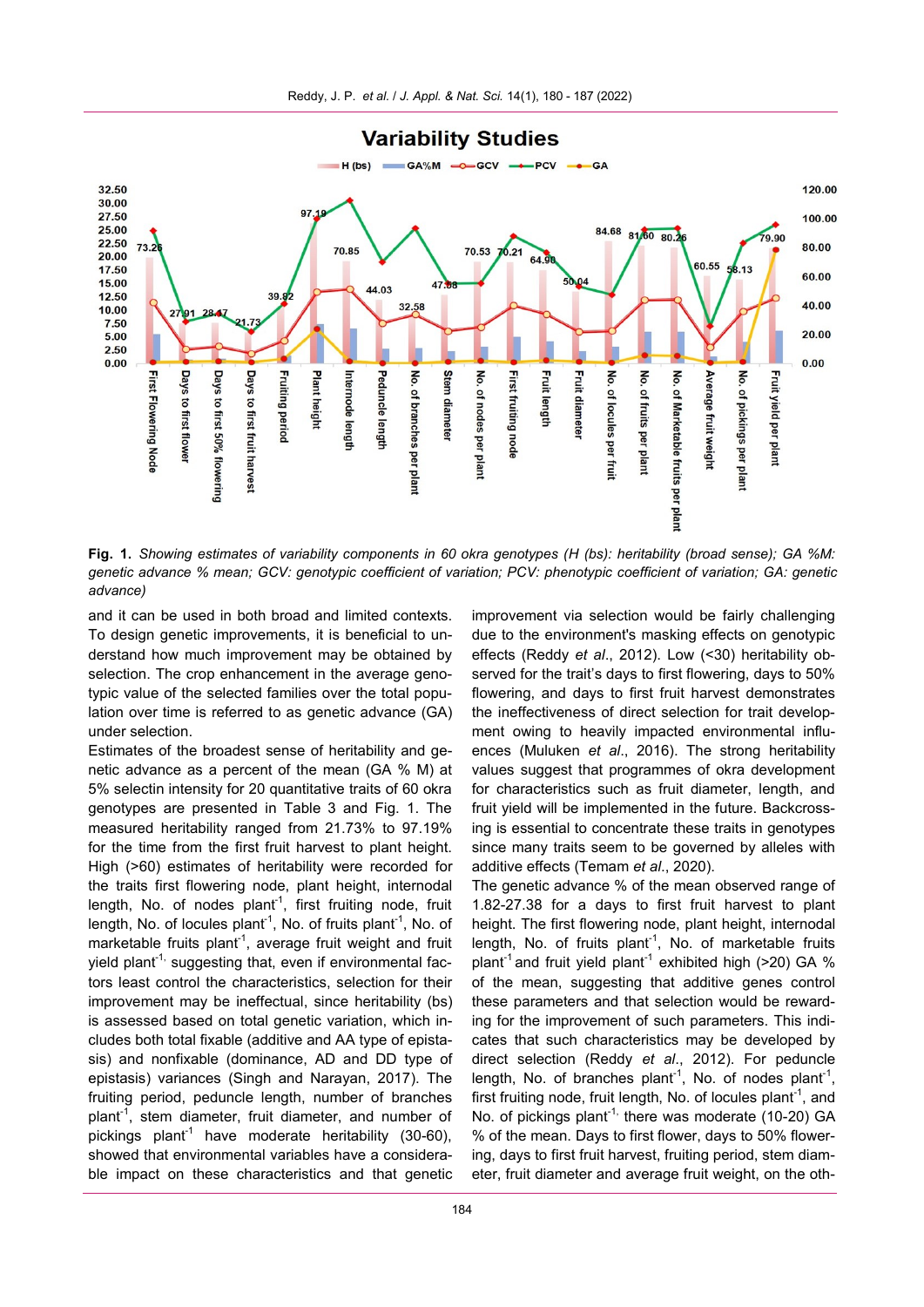er hand, showed low (<10) GA % of the mean. This suggests that nonadditive genes control the traits, and thus heterosis breeding could be beneficial (Muluken *et al*., 2016, Temam *et al*., 2020).

Heritability (bs) is the only numerical measurement of the proportion of two variations, which may not lead to achievement if the choice is based only on heritability (bs) estimations. Johnson et al. (1955) proposed that heritability (bs) estimates, combined with GA % of the mean, stood more effective in estimating the impact of selecting the best accession. It contains more detailed information than each parameter alone, as well as a manifestation of additive gene activity, and is selectable (Akotkar *et al*., 2010; Muluken *et al*., 2016). The first flowering node, plant height, internodal length, No. of fruits plant<sup>-1</sup>, No. of marketable fruits plant<sup>-1</sup>, and fruit yield plant<sup>-1</sup> all had high heritability and high GA % of the mean. High heritability estimates, together with genetic advances, were more beneficial in estimating the impact of choosing the best genotype.

Similar findings of high heritability and GA % of the mean were reported by Ranga *et al*. (2021) for the first flowering node; by Mohammed *et al*. (2022) for plant height and No. of fruits plant<sup>-1</sup>; by Temam *et al.* (2020) for internodal length, No. of marketable fruits plant<sup>-1</sup>, and fruit yield plant<sup>-1</sup>. The No. of nodes plant<sup>-1</sup>, first fruiting node, fruit length, and No. of locules plant<sup>-1</sup> all the traits exhibited high heritability (bs) and moderate GA as % mean. Similar findings are reported by Das *et*  al. (2012) for No. of nodes plant<sup>-1</sup> and by Chetana *et al*. (2021) for fruit length.

Moderate heritability with moderate GA % of the mean was observed for the trait peduncle length, number of branches plant<sup>-1</sup>, and number of pickings plant<sup>-1</sup>. Similar moderate heritability and GA % of the mean were reported by Muluken *et al*. (2016) for peduncle length, and this trait might be amenable for selection and improvement. Average fruit weight exhibited high heritability and a low genetic advance as a percent mean, while fruiting period, stem diameter, and fruit diameter

| Table 3. Estimates of variability components for 20 quantitative traits of 60 okra genotypes |  |  |  |
|----------------------------------------------------------------------------------------------|--|--|--|
|----------------------------------------------------------------------------------------------|--|--|--|

| Quantita-<br>tive<br>traits | Range  |        |        | Variance |           | <b>Co-Variance</b> |            | <b>Heritability</b> | <b>Genetic</b>         | <b>GA %</b> |
|-----------------------------|--------|--------|--------|----------|-----------|--------------------|------------|---------------------|------------------------|-------------|
|                             | Min    | Max    | Mean   | VG       | <b>VP</b> | GCV                | <b>PCV</b> | broad<br>Sense (%)  | <b>Advance</b><br>(GA) | mean        |
| FFrN                        | 3.60   | 6.60   | 5.30   | 0.37     | 0.51      | 11.49              | 13.43      | 73.26               | 1.08                   | 20.27       |
| <b>DFFr</b>                 | 35.00  | 41.00  | 38.32  | 1.09     | 3.91      | 2.73               | 5.16       | 27.91               | 1.14                   | 2.97        |
| D50%Fr                      | 38.33  | 45.33  | 42.29  | 1.89     | 6.72      | 3.25               | 6.13       | 28.17               | 1.50                   | 3.56        |
| <b>DFFrH</b>                | 45.00  | 51.00  | 48.03  | 0.83     | 3.81      | 1.89               | 4.06       | 21.73               | 0.87                   | 1.82        |
| FuP                         | 50.00  | 63.67  | 58.59  | 6.47     | 16.25     | 4.34               | 6.88       | 39.82               | 3.31                   | 5.64        |
| PtH (cm)                    | 60.01  | 118.93 | 87.88  | 140.37   | 144.43    | 13.48              | 13.68      | 97.19               | 24.06                  | 27.38       |
| InL (cm)                    | 4.41   | 8.72   | 6.21   | 0.75     | 1.06      | 13.98              | 16.61      | 70.85               | 1.51                   | 24.25       |
| PuL (cm)                    | 1.99   | 3.05   | 2.36   | 0.03     | 0.07      | 7.59               | 11.44      | 44.03               | 0.24                   | 10.38       |
| NB/Pt                       | 2.73   | 5.53   | 3.77   | 0.12     | 0.37      | 9.22               | 16.15      | 32.58               | 0.41                   | 10.84       |
| SeD (mm)                    | 13.98  | 19.40  | 16.28  | 0.99     | 2.08      | 6.12               | 8.87       | 47.58               | 1.41                   | 8.69        |
| NN/Pt                       | 13.80  | 20.73  | 17.83  | 1.50     | 2.13      | 6.87               | 8.18       | 70.53               | 2.12                   | 11.89       |
| FFuN                        | 3.60   | 6.60   | 5.61   | 0.37     | 0.53      | 10.89              | 13.00      | 70.21               | 1.06                   | 18.80       |
| FuL (cm)                    | 7.37   | 16.36  | 14.21  | 1.74     | 2.69      | 9.29               | 11.53      | 64.90               | 2.19                   | 15.42       |
| FuD (mm)                    | 14.02  | 20.88  | 16.33  | 0.95     | 1.90      | 5.98               | 8.45       | 50.04               | 1.42                   | 8.71        |
| NL/Fu                       | 5.00   | 7.40   | 5.22   | 0.10     | 0.12      | 6.18               | 6.71       | 84.68               | 0.61                   | 11.71       |
| NF/Pt                       | 16.40  | 33.20  | 26.18  | 9.73     | 11.92     | 11.91              | 13.19      | 81.60               | 5.80                   | 22.17       |
| NMF/Pt                      | 15.40  | 30.73  | 23.97  | 8.24     | 10.26     | 11.97              | 13.36      | 80.26               | 5.30                   | 22.09       |
| AFuW (g)                    | 10.77  | 13.92  | 13.30  | 0.17     | 0.28      | 3.08               | 3.95       | 60.55               | 0.66                   | 4.93        |
| NP/Pt                       | 6.07   | 11.13  | 8.91   | 0.76     | 1.30      | 9.77               | 12.81      | 58.13               | 1.37                   | 15.34       |
| FY/Pt(g)                    | 176.40 | 438.40 | 347.42 | 1824.20  | 2283.12   | 12.29              | 13.75      | 79.90               | 78.65                  | 22.64       |

FFrN: First flowering node; DFFr: Days to first flower; D50%Fr: Days to 50% flowering; DFFrH: Days to first fruit harvest; FuP: Fruiting period; PtH: Plant height (cm); InL: Internodal length (cm); PuL: Peduncle length (cm); NB/Pt: No. of branches plant<sup>1</sup>; SeD: Stem diameter (mm); NN/Pt: No. of nodes plant<sup>-1</sup>; FFuN: Frist fruiting node; FuL: Fruit length (cm); FuD: Fruit diameter (mm); NL/Fu: Number of locules fruit<sup>-1</sup>; NF/Pt: Number of fruits plant<sup>-1</sup>; NMF/Pt: No. of marketable fruits plant<sup>-1</sup>; AFuW: Average fruit weight (g); NP/Pt: Number of pickings plant<sup>-1</sup>; FY/Pt: Fruit yield plant<sup>-1</sup> (g). VG: genotypic variance; VP: phenotypic variance; GCV: genotypic coefficient of variation; PCV: phenotypic coefficient of variation.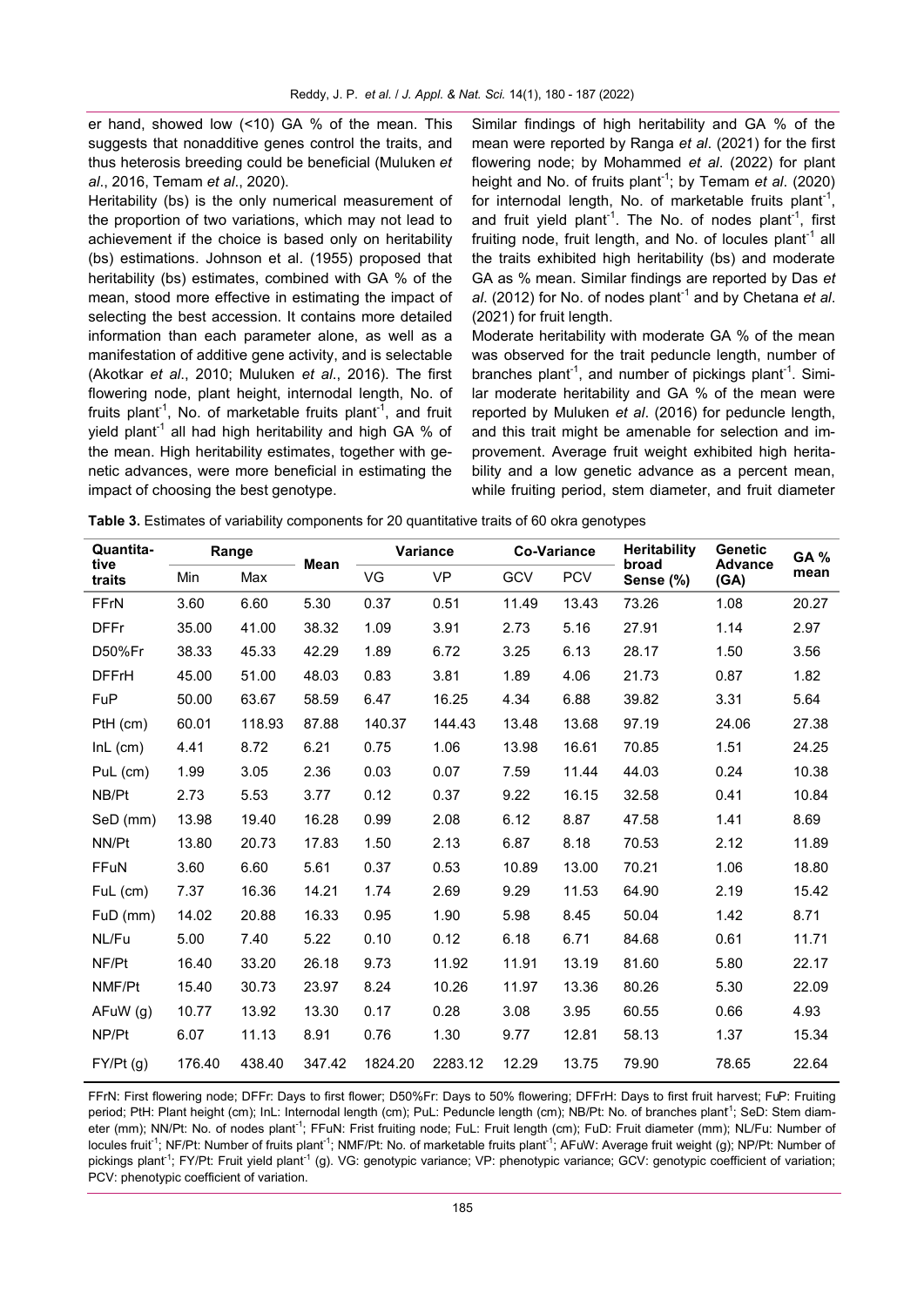had a moderate heritability and a low GA % mean. Days to first flowering, days to 50% flowering, and days to first fruit harvest had low estimates of both heritability and GA % of the mean; it is difficult to improve such traits. This might be because the environment seems to have a higher impact on the expression of the characteristics, limiting the potential for selective improvement due to the existence of nonadditive (dominant and/or epistatic) modes of gene action. Characters with low heritability associated with low GA % of the mean, i.e., hybridization or recurrent selection, should be followed with the trait of interest (Muluken *et al*., 2016). Similar low estimates were reported by Kumari *et al*. (2017) for days to first flowering, by Sundaram *et al*. (2020) for days to first fruit harvest in okra crops.

# **Conclusion**

The mean sum of square (MSS) due to genotypes was highly significant ( $P < 0.05$  and  $P < 0.01$ ) for all traits under study, indicating that there was substantial genetic diversity among the material under examination, according to the analysis of variance. The fruit yield plant<sup>-1</sup> ranged from 176.40 to 438.40 g, with 347.42 g being the average. For all traits, the PCV was greater than the GCV. This indicates that the observed variance is caused not only by genotypes but also by the appropriate influence of the environment. The traits of first flowering node, plant height, internodal length, first fruiting node, No. of fruits plant<sup>-1</sup>, No. of marketable fruits plant<sup>-1</sup>, and fruit yield plant<sup>-1</sup> all had a moderate magnitude of GCV, PCV and high heritability (bs), and a high GA % of the mean stood more effective in estimating the impact of selecting the best accession. It contains more detailed information than each parameter alone, as well as a manifestation of additive gene activity and is selectable.

## **REFERENCES**

- 1. Adekoya, M.A., Ariyo, O.J., Kehinde O.B. & Adegbite, A.E. (2014). Correlation and path analyses of seed yield in okra (*Abelmoschus esculentus* (L.) Moench) grown under different cropping seasons. *Pertan. J. Trop. Agric. Sci,* 37 (1), 39-49.
- 2. Akotkar, K.P., De, D.K. & Pal, A.K. (2010). Genetic Variability and Diversity in Okra (*Abelmoschus esculentus* L. Moench), *Electronic Journal of Plant Breeding*, 1(4), 393- 398.
- 3. Aminu, D., Bello, O.B., Gambo, B.A., Azeez, A.H., Agbolade, O.J., Iliyasu, A. & Abdulhamid, U.A. (2016). Varietal performance and correlation of okra pod yield and yield components. *Acta Universitatis Sapientiae, Agriculture and Environment,* 8, 112-125. [https://doi.org/10.1515/](https://doi.org/10.1515/ausae-2016-001) [ausae](https://doi.org/10.1515/ausae-2016-001)-2016-001
- 4. Anonymous, (2017). Horticultural statistics at a glance. PDES-256 (E) 500-2017-(DSK-111). www.agricoop.nic.in
- 5. Burton, G.W. (1952). Quantitative inheritance in grasses. Proc. 6th Int. *Grassland Cong*., 1, 227-285.
- 6. Chetana, Wankhade, M.P. & Deshmukh, J.D. (2021). Genetic variability, heritability and genetic advance in Okra (*Abelmoschus esculentus* (L.) Moench). *The Pharma Innovation Journal*, 10(12), 2687-2690.
- 7. Hanson, W.D., Robinson, H.F. & Comstock, R.E. (1956). Biometrical studies of yield segregating population Korean lespedeza. *Agron. J*., 48, 268-272.
- 8. Harshwardhan., Kumar, A., Kumar, A., & Prasad, B. (2016). Study of variance, heritability and genetic advance for various yield contributing and quality traits in spring wheat (*Triticum aestivum* L.). *J. Appl. & Nat. Sci.,* 8 (4), 1811-1814.
- 9. International Plant Genetic Resource Institute (IPGRI). (1991).*Okra Descriptor, Diversity for Development*, International Plant Genetic Resource Institute, Rome, Italy.
- 10. Johnson, H.W., Robinson H.F. & Comstock R. E. (1955). Estimate of genetic and environmental variability in soybean*. Agron. J*., 47, 314-318.
- 11. Kumar Y. (2020). Germplasm evaluation for growth, fruit yield and its contributing traits in okra [*Abelmoschus esculentus* (L.) Moench.]. M.Sc. (Agri) Thesis., Acharya Narendra Deva University of Agriculture & Technology, Ayodhya, UP. 200 pp.
- 12. Kumari, M., Solankey, S.S., Akhtar, S., & Neha, P. (2017). Assessment of genetic variability and character association in okra genotypes for yield and contributing characters. *Journal of Applied and Natural Science*, *9*(3), 1825– 1830.<https://doi.org/10.31018/jans.v9i3.1446>
- 13. Melaku, A.B., Mohamed, W., & Kumar, V. (2020). Variability, heritability and genetic advance in indigenous and exotic okra [ *Abelmoschus esculentus (L.)* Moench ] genotypes for yield and yield related traits at Dire Dawa, Eastern Ethiopia. 5(4), 0–5. [https://doi.org/10.15406/mojes.20](https://doi.org/10.15406/mojes.2020.05.00189)  [20.05.00189](https://doi.org/10.15406/mojes.2020.05.00189)
- 14. Mohammed, J., Mohammed, W. & Shiferaw, E. (2022). Performance and genetic variability of okra (*Abelmoschus esculentus* (L.) Moench) genotypes in Ethiopia for agromorphology and biochemical traits. Advances *in agricultur vol* (2022).<https://doi.org/10.1155/2022/5521151>
- 15. Muluken, D., Wassu, M. & Endale, G. (2016). Variability, Heritability and Genetic Advance in Ethiopian Okra [*Abelmoschus esculentus* (L.) Monech] Collections for Tender Fruit Yield and Other Agro-morphological Traits. *Journal of Applied Life Sciences International*, 4(1), 1–12. <https://doi.org/10.9734/jalsi/2016/19483>
- 16. Oppong-Sekyere, D., Akromah, R., Nyamah, E.Y., Brenya, E. & Yeboah, S. (2011). Characterization of okra (*Abelmoschus* spp. L.) germplasm based on morphological characters in Ghana. *Journal of Plant Breeding and Crop Science*, 3(13), 368–379. [https://doi.org/10.5897/](https://doi.org/10.5897/JPBCS11.069) [JPBCS11.069](https://doi.org/10.5897/JPBCS11.069)
- 17. Panse, V.G. & Sukhatme, P.V. (1961). Statistical methods for agricultural workers, ICAR, New Delhi.
- 18. Rahman, M.A., Kabir, M.L., Hasanuzzaman, M., Rahman, M.A., Rumi, R.H. & Afrose, M. T. (2016). Study of variability in bread wheat (*Triticum aestivum* L.) *Int. J. Agri. Agri. R.* 8(5), 66-76.
- 19. Rambabu, B. Waskar, D.P. & Khandare, V.S. (2019). Genetic Variability, Heritability and Genetic Advance in Okra.